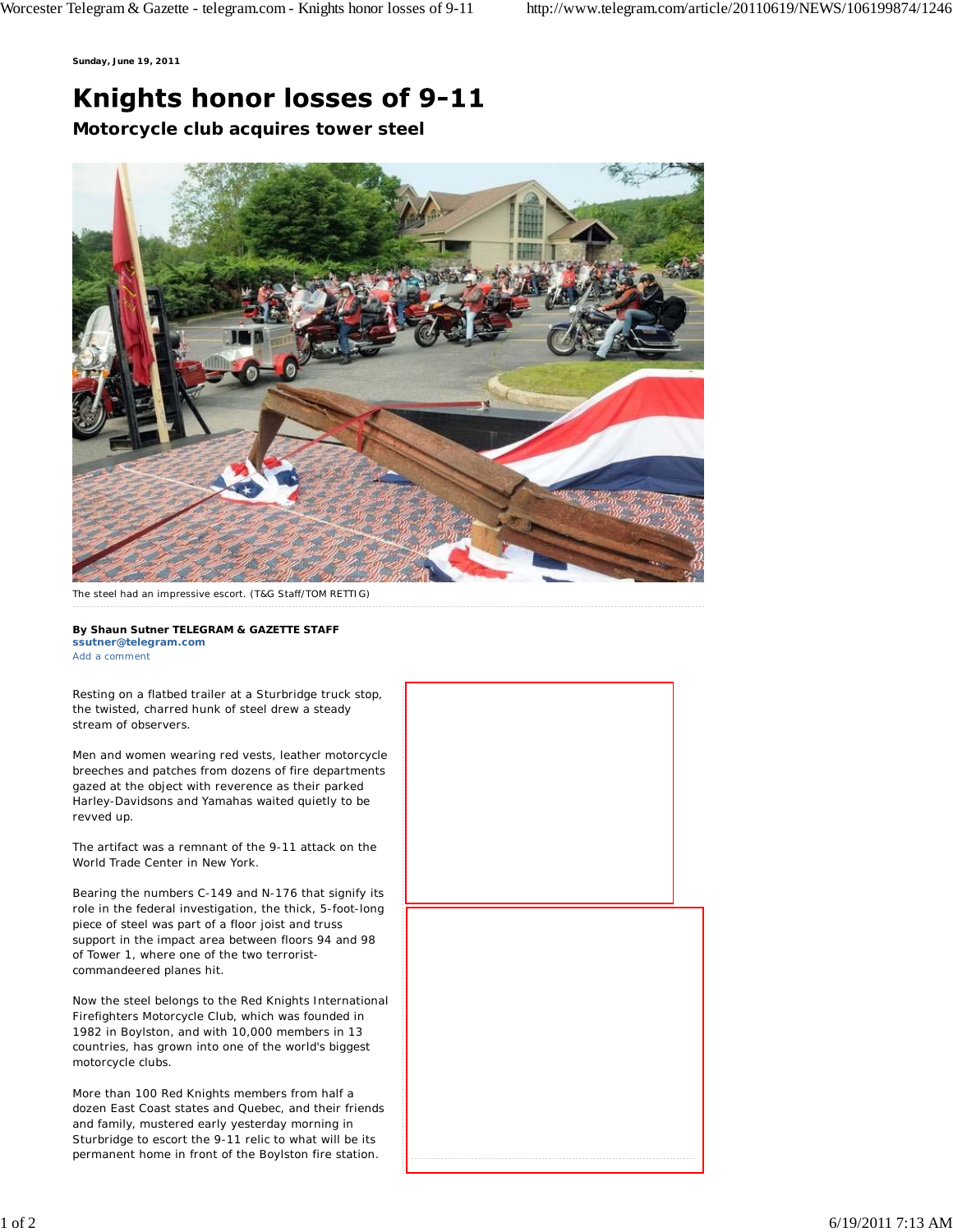As the Knights gathered in their red regalia, they

spoke about the steel's emotional impact and the long campaign to obtain it. It took the group two years to acquire it through a competitive application process that involved navigating complex bureaucratic channels in New York. The Port Authority of New York and New Jersey finally released the piece last week.

"It's a sad, heart-wrenching thing to know where it's come from, but it's a piece of our hearts," said Dave Emery, international president of the Red Knights and retired Brattleboro, Vt., fire chief.

"Three hundred and forty three firefighters went down that day, and you can't help but think that there's a piece of every one of them in that steel," said Norm Beausoleil of Millbury, a Westboro Fire Department captain and one of the founding members of the Red Knights.

Capt. Beausoleil added that the thousands of people who died in the attacks are also, to him, embodied by the chunk of metal.

At about 9 a.m., Capt. Beausoleil and his colleagues mounted their bikes, and with a six-man police motorcycle escort, rode to the Boylston fire station at a steady 40 mph in careful formation around the pickup truck and trailer carrying the steel.

A small crowd of locals was on hand when the Red Knights rumbled in, and people wandered up to the trailer to view the piece of history.

An informal six-man color guard carried the flag-draped steel to the firefighter memorial the Red Knights built four years ago. The tree-shrouded memorial includes a wall commemorating Red Knights who have died and a stone bearing the etched names of six members killed in the line of duty, including Worcester Fire Lt. Timothy Jackson, one of the six firefighters killed in the 1999 Worcester warehouse fire.

Now that the steel is in Boylston, a lasting installation incorporating it will be designed and erected at the memorial.

"This is a great and memorable occasion," said Rich Powers, a former Charlton firefighter/EMT and local Red Knights leader who was the primary organizer of yesterday's event. "We're paying honor and respect to those who paid the price."